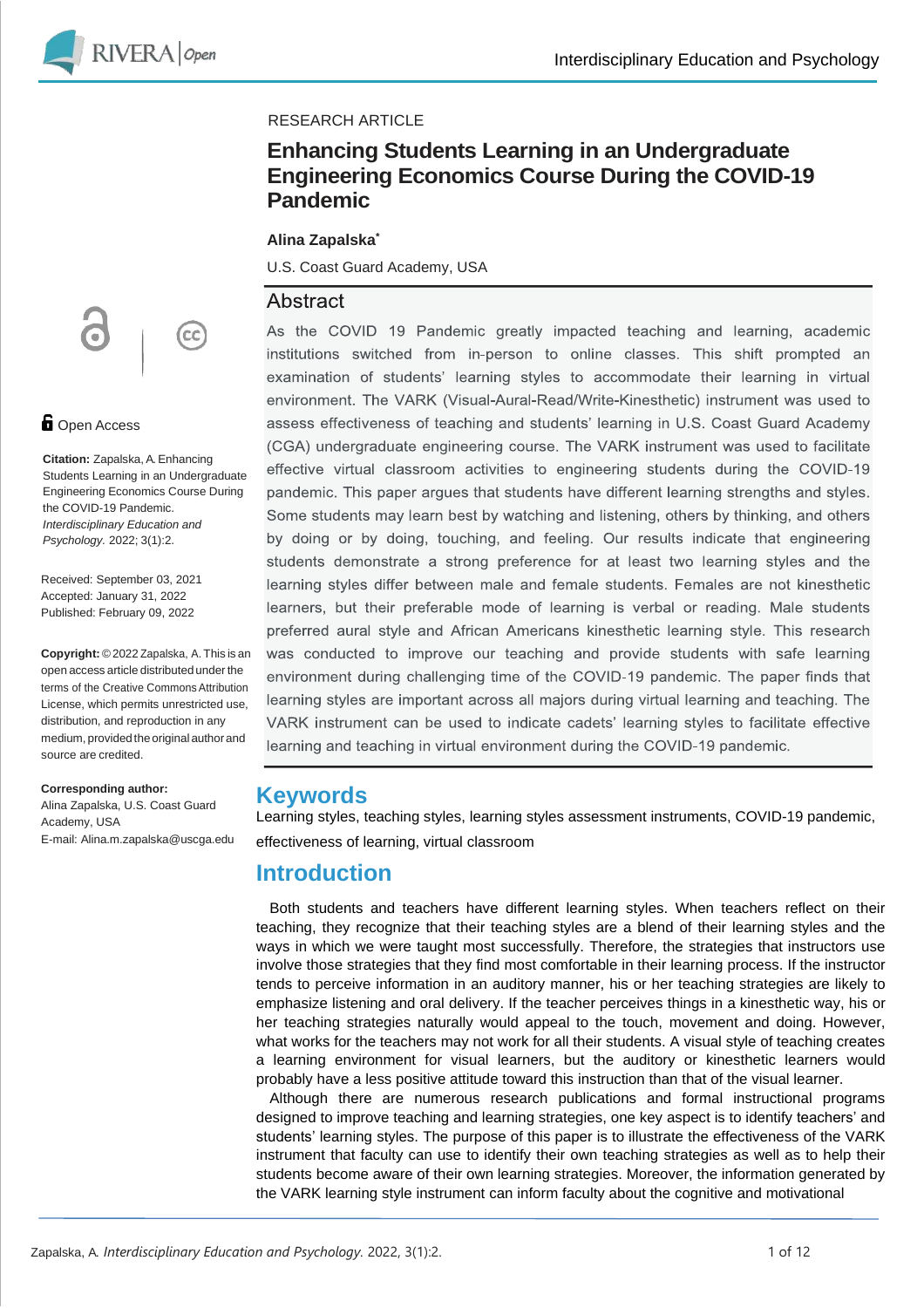

characteristics of their students. This information can be used in course planning and teaching to enhance teaching effectiveness and students learning. The VARK instrument can be used to increase effectiveness in remote learning environment caused by the COVID-19 pandemic. This study examines the learning styles of the CGA cadets who enrolled in an engineering economics course during the COVID-19 pandemic. In particular, the following questions are addressed in this paper: Do students in engineering discipline differ in their style of learning?; What are the most common learning and motivational styles of our students?; How do our students perceive and process information?; Does our teaching style match the learning styles of our students?; Do male and female students differ in learning styles within the disciplines?; and How can we use this information to improve our teaching and our students learning specially during the COVID-19 pandemic?

The data for this paper was collected online during the COVID-19 pandemic over three semesters, including Spring 2020, Fall 2020, and Spring 2021. Using the VARK instrument, the author collected data on students' learning styles in the Essential of Economics course. During the COVID-19 pandemic, when learning and teaching challenges amplified, it was critical to identify our students' learning styles to accommodate their learning at the time where all classes were unexpectedly held virtually on Microsoft Teams. This paper argues that students have different learning strengths and styles. Some students may learn best by watching and listening, others by thinking, and others by doing or by feeling. This paper is organized in the following order. In the second section, the authors present literature review followed by a section in which learning style is defined. Next section presents research methods and discusses how to identify learning styles. The author presents the VARK instrument and how it was used to identify learning styles. Section five examines the data and discusses the data research results. Conclusions, references, and appendices are provided at the end of the paper.

## **Literature Review**

Research on learning styles has its foundations in the late 19th century. This original research focused on documenting that there were style differences among learners and developing instruments that accurately assess those differences in both adults and children (Dunn et al., 1989). Most of that early research was on the relationship between memory and oral or visual teaching methods and those findings were conflicting because of the differences in the populations, learning materials, research methods, and test instrumentation that were utilized (Keefe 1987). Later researchers began to recognize that learners had different cognitive styles that determine a learner's typical mode of perceiving, remembering, thinking, and problem solving (Messick, 1976) and to demonstrate how to utilize the diagnostic instruments to match instruction to the style of individual students (Galloway, 1984).

More recent studies on learning styles recognize not only cognitive styles but also affective and physiological aspects. Researchers have attempted to identify and isolate specific traits of learners in each of these areas to describe the unique processes of learning (Kolb et al., 2008; Hawk and Shah, 2007; Cekiso, 2011). This growing number of research underlines the central theme that variations in student learning styles have important implications for the instructional process. In this context, researchers are attempting to assess learning styles to improve the efficiency and effectiveness of instructional materials and methods (Corbin, 2017; Collin, 2007; Hawk and Shah, 2007). Williamson and Watson (2007) argued that students need to understand how they learn and that teaching with an emphasis on learning styles can assist students and provide effective learning environment. Gilakjani (2012) contended that with instructor's assistance, students may develop a different learning style, but they still tend to maintain a preference for a particular learning style. There is no learning style that is inferior to another, but learning styles have different attributes and require different teaching instruments.

Dunn (1991) indicated that the achievement of college students could be improved by providing initial instruction in a manner consistent with each student's learning style. Dalmolin (et al., 2018), Fatemeh and Camellia (2018), and Gregoric (1988) stressed that the potential for both style "match" and "clash" between teacher and learner must be considered, arguing that when students have a strong preference the way new material is presented, it is difficult or impossible to learn when educators fail to present material in their preferred way. Miller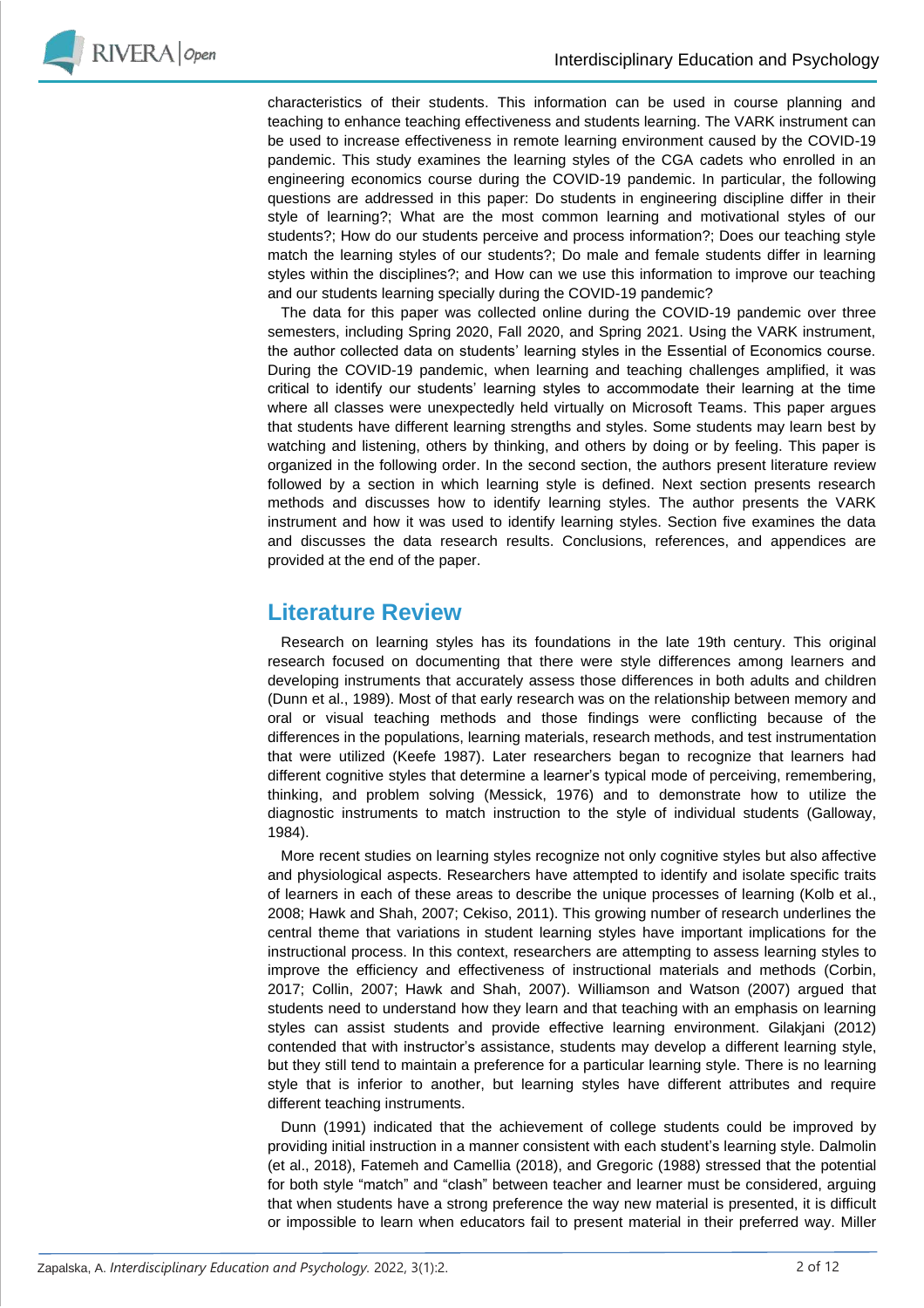

(2001) argued that to improve student motivation and performance it is critical to adapt teaching approaches to meet the different learning style preferences of our students. The learning style can be influenced by individual characteristics such as age, gender, cognitive styles, personality, sensory processes, intellectual ability, academic achievement, cultural background, temperament, and critical thinking skills development (Kausar, et al., 2019).

Research on learning styles theories and models in various disciplines has also been reported (Bacon, 2004; Boström, 2011). Biberman and Buchanan (1986) examined learning styles within the area of business indicating that learning styles of accounting/economics/finance majors were different from those in the marketing/management/leadership majors. Almeida and Mendes (2010) used the Kolb (1984 and 1999) instrument to argue that education major students do not possess a dominant learning style but a three-mode pattern where one of the learning modes, abstract conceptualization, is underdeveloped. The most consistent findings on gender differences in learning style indicate that students are not limited to one type of preference. Some studies indicate that males are more visually and kinesthetically oriented than females (Eid at al., 2021, Heffler, 2001). Study conducted by Wehrwein (et al. 2007) focused on analyzing learning styles between females and males indicating that female students were more kinesthetic learners relative to their male counterparts. The author used the visual-arialreading-kinesthetic (VARK) questionnaire developed by Neil Fleming to assess learning styles among undergraduate psychology majors at Michigan State University. Other researcher studies compared learning styles of students across different majors. For example, a study conducted by Tindal and Hamil (2003) stated that STEM courses fail to accommodate learning styles while Kulturel-Knal (et al., 2011) contradicted this statement while stating that in STEM education females prefer hands-on learning experiences as they demonstrate intuitive or feeling based judgements.

This paper was written to contribute to the existing literature on students' learning styles. The VARK results in this study were used to indicate learning preferences among engineering majors as well as to illustrate that the learning styles percentages were different between male and female students; majority of female students were multimodal in contrast to only one third of male students. This study also focused on kinesthetic learning as preferable mode of learning to indicate that majority of male students exhibited this learning style as dominant and preferable. Our results indicate that women were also more oriented toward reading and verbal modes of learning, while males preferred aural style. The results of this study also contributed to the research results of Kolb (1984) that engineering students prefer abstract-active learning. In addition, this research contributed to the study on African American students' styles, indicating that this group of students exhibits kinesthetic style of learning which is supported by research conducted by Ewing and Yong (1992).

Moreover, this study also was conducted to conform whether our learners become more receptive to the learning experience when their learning styles were taken into consideration. Successful learning experiences contribute to the students' abilities to enter into further exploration of learning in their given field of study. Past students' learning experiences contribute to creating a framework for future learning. This study was also conducted to indicate if students' awareness of learning styles and choice of study strategy can be positively corelated to students' achievement as recommended by studies conducted by Hendry (et al., 2005) and Graf (et al., 2009).

# **Definition of Learning Style**

The concept of "learning style" has been analyzed and understood in various ways and the area of learning style is complex. Accordingly, it is defined as (1) a certain specified pattern of behavior and/or performance according to which the individual approaches the learning experience; (2) a way in which the individual takes in new information and develops new skills; (3) the process by which the individual retains new information or new skills (Kolb and Kolb, 2008; Hawk and Shah, 2007), and (4) "…the manner in which and the conditions under which learners most efficiently and effectively perceive, process, store, and recall what they are attesting to learn… " (Kaisar et al., 2019; page 62). Gregoric (1988) defines learning as the way the learner mentally orders the concrete and abstract perceptions of his or her environment. Kolb (1984) identified four learning styles with specific characteristics: accommodating, diverging, assimilating, and converging, stating that each learning style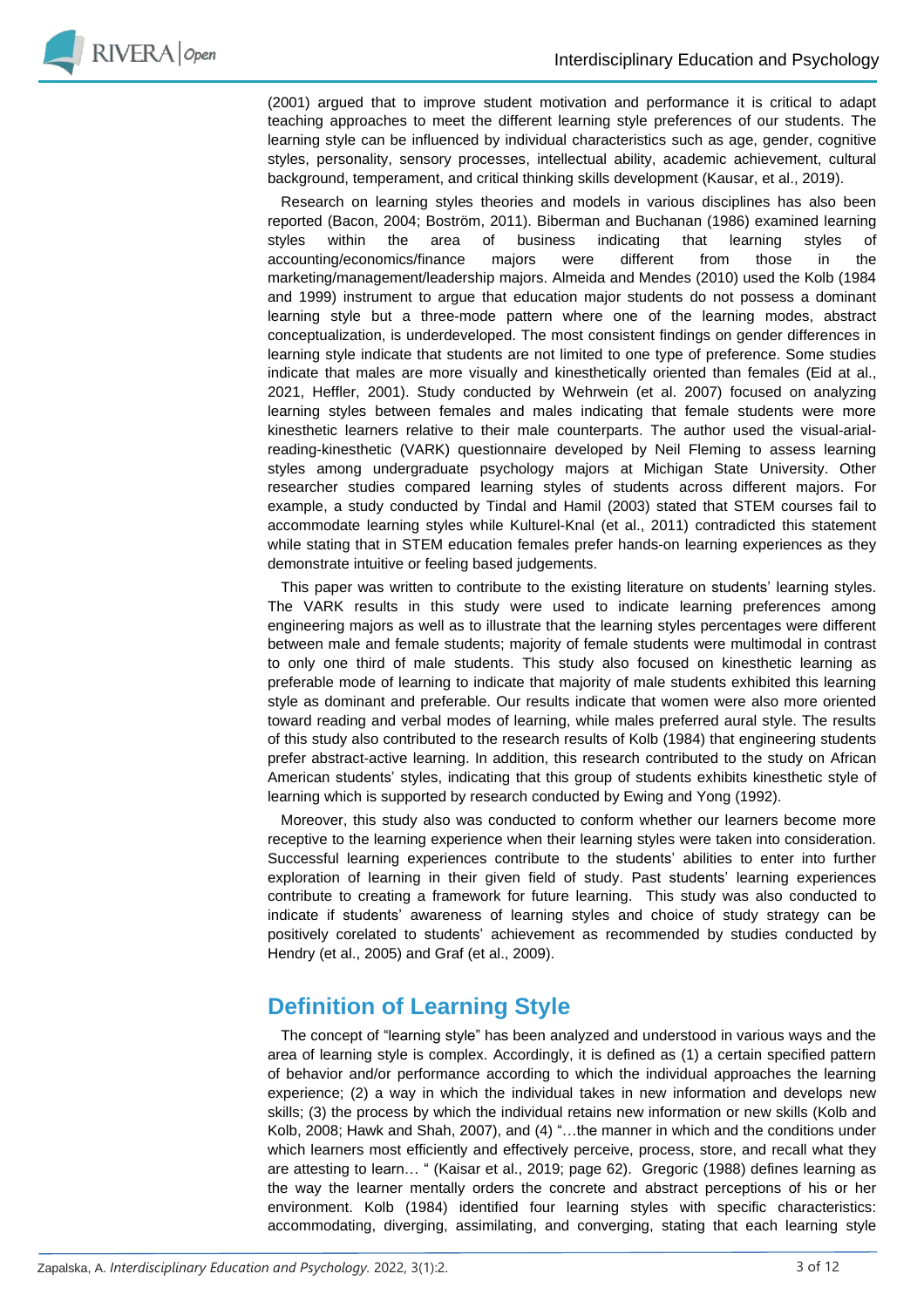

presents its own strengths and weaknesses. Figure 1 demonstrates Kolb's four learning styles within the process of the experiential learning cycle. Kolb's learning styles and their particular characteristics have been considered a foundation to learning; the theories associated with each learning style allow to distinguish specific characteristics as well as assess their specificity.



**Figure 1**. Kolb's Learning Styles and the Experiential Learning Cycle

Source: Kolb, A. Y., and Kolb, D. A. (2008)

Gregoric (1988) and Butler (1988) use a theory that identifies learning style in terms of the following modes: concrete, abstract, sequential, and random. Concrete learners need to be involved in learning a concept in a real way, where concrete objects are used. It is critical for those learners to be physically involved with a new concept or new information. Abstract learners tend to be precise and attentive to specific details. They take pieces of information and data to synthesize them together to understand concepts. Sequential learners are structured and ordered; their learning process must be clear and precise, specific details need to be delineated and concrete steps must be specifically outlined. Random learners are holistic by nature and not ordered or structured. They cannot operate in a structural way in learning situations but prefer to be "all over the place" in their attempt to understand something new. Table 1 summarizes more examples of different learning styles frequently discussed in literature.

| 10016 1. ONGRUGIORO OF EGUINGO |                                    |                 |                             |  |  |  |
|--------------------------------|------------------------------------|-----------------|-----------------------------|--|--|--|
| <b>Theorist</b>                | <b>Characteristics of Learners</b> |                 |                             |  |  |  |
| Sarasin (1998)                 | Auditory                           | Visual          | Tactile/Kinesthetic         |  |  |  |
| Gregoric/Butler<br>(1988/1988) | Abstract/Sequential                | Random/Concrete | Concrete                    |  |  |  |
| Sims & Sims (1995)             | Cognitive                          | Perceptual      | <b>Behavioral Affective</b> |  |  |  |
| McCarthy (1990)                | Analvtic                           | Imaginative     | Dynamic                     |  |  |  |
| Harb (et al., 1993)            | Abstract/Reflective                | Concrete        | Active/Concrete             |  |  |  |

**Table 1**. Characteristics of Learners

Based upon the above context, in this paper a learning style is defined as *the preference or predisposition of an individual to perceive and process information in a particular way or combination of ways.*

# **Research Methodology**

The first step in understanding students' learning is to do a preliminary analysis of their learning styles. The instructor should gain some understanding of the learning styles of the students through brief and personal conversations with them and discussions about how they remember simple things in their lives. Then, the instructor formally observes and documents their specific behaviors and approaches while they are completing their tasks in the classroom. However, this approach was not possible during the remote learning that took place during the COVID–19 pandemic. The in-depth personal interviews proved to be an excellent way to find out about our students' experiences as learners. Their narratives proved to be a rich source of information about attitudes toward teaching and learning, learning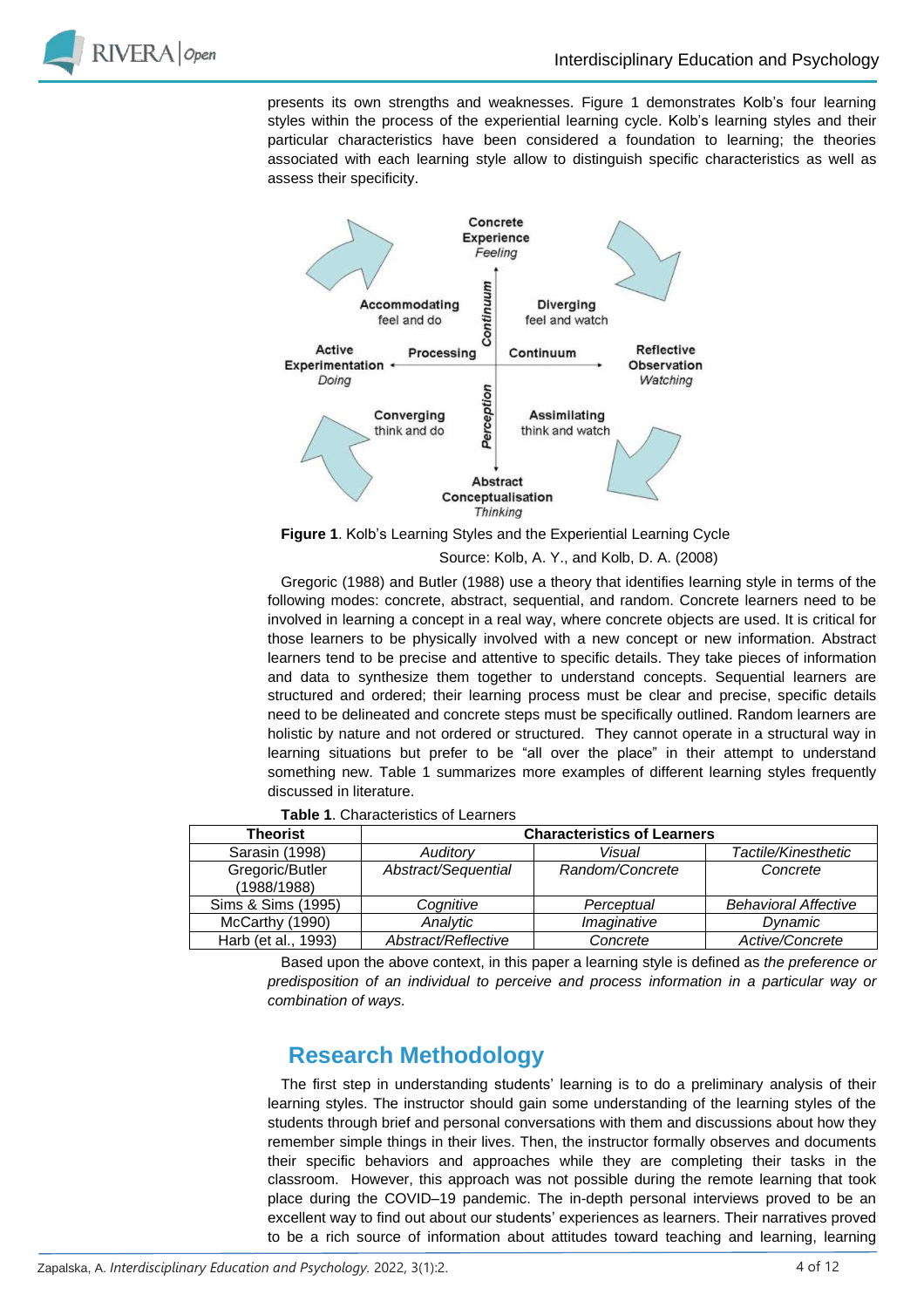

processes, and preferences for instructional techniques. Through the one-on-one interviews using the Microsoft Teams, the author was able to trace the evolution in our students' understanding of their learning skills and personal responsibilities in learning process.

The next step was to help students understand how they learn best. Interviews yielded a great deal of information about learning styles, we needed to acquire more detailed information on how our students learn and what are their preferable learning styles. We used checklists, and the VARK questionnaire (VARK | a guide to learning styles (vark-learn.com). An ideal post-Covid goal would be to observe each student throughout the semester to have the most complete picture of how he or she learns, and then both modify our teaching strategies and develop more diversified teaching and learning strategies whenever necessary.

The composition of classes at the CGA is diverse as classes include men and women, students of different color and those from varying ethnic and socio-economic backgrounds. As a result, the CGA instructor should keep in mind that even students learn best in their preferable way based on their learning styles, students should be exposed to a variety of learning experiences to become more versatile learners and to be better prepared for the "real world." As our students tried to identify their styles, they started to examine their styles in the context of their learning experiences and to the extent to which certain strategies helped them succeed or fail. There are several assessment tools that can be used to categorize learners' learning styles (Gilakjani, 2012; Dunn et al., 1989; Oltman et al., 1971). These instruments vary in length, format, and complexity. Some require special training to administer and interpret, whereas others can be given by following a few simple directions. They can also measure one dimension of style, whereas others measure two, three or more.

In order to assess students' learning styles, the authors adopted and used the VARK questionnaire for several reasons. This instrument, developed and used at Lincoln University, Canterbury, New Zealand, in 1995, alerts students and teachers about the variety of different teaching and learning approaches while stressing four modal preferences for learners and teachers. It also provides ideas for developing teaching/learning strategies that are tailored for individuals at the college while not defining the strengths of individuals, but their preferences for the ways in which they like to receive and process new information. The authors also selected the VARK instrument as it overcomes the predisposition of many educators to treat all students in a similar way. According to the author of the VARK questionnaire, Neil D. Fleming (1992), the use of this tool allows teachers to reach more students; there is a better match that can be reached between teacher and learner's styles. It also avoids diagnostic "labelling" but provides a basis for selecting practical strategies that both students and teachers can use.

The VARK instrument is simple to use and outlines four styles of learning. According to Fleming (1992), the most common mode for information exchange is speech that arrives at the learner's ear: aural (A) in the questionnaire. Some students reveal preferences for accessing information from printed words: read/writers (R) since reading and writing are their preferred modes for receiving in information. The third group of students is visual (V) since those students like information to arrive in the form of graphs, charts, and flow diagrams. They prefer to learn by picturing information or enhancing it via colors and layout. The last group of students likes to experience their learning by using all their senses, including touch, hearing, taste, smell, and sight: kinesthetic (K). Learners from this group like concrete, multisensory experiences in their learning. Learning by doing is strongly preferable, and an abstract material must be is presented to them via suitable analogies, real life examples, or metaphors. However, no student or teacher is restricted to only one of the four modes: V, A, R, or K. Although, both students and teachers may exhibit a strong preference for one mode, they, at the same time, may have a relative weakness or strength in some other modes.

### **Data Analysis and Results**

The data presented in this paper is based on the number of students who took the Essential of Economics in one of the three semesters covered in this study. At the beginning of the fall semester of 2020 and the spring semesters of 2020 and 2021, engineering majors from the Essentials of Economics course answered the VARK questionnaire. Percentages were computed to show the proportion of students in the four learning topologies. Table 2 summarizes the learning preferences for the CGA engineering students. During those three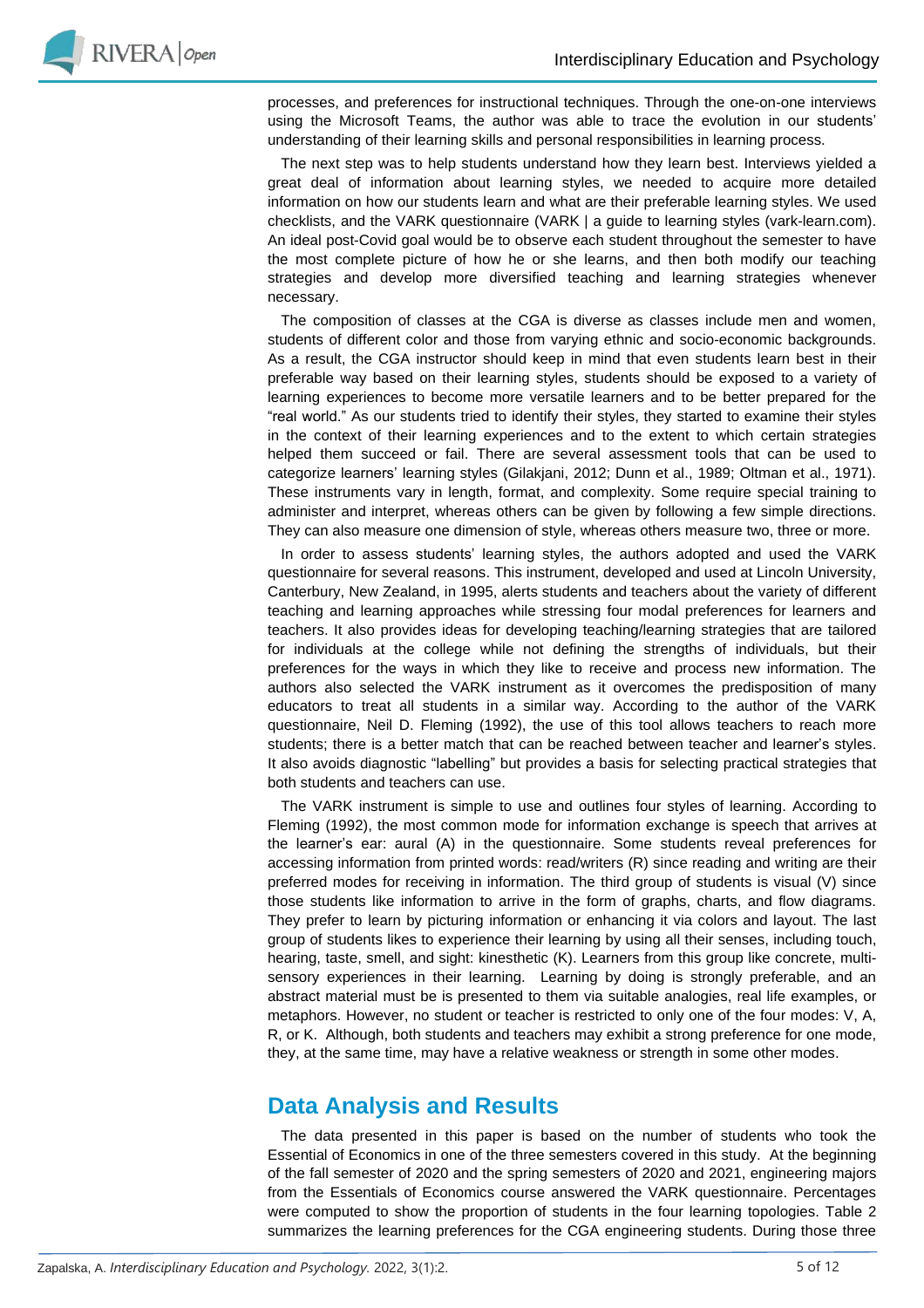

semesters, we had 110 male students and 31 female students enrolled in our course. Those three semesters were offered during the COVID-19 pandemic. The VARK results in total numbers and in percentages in total and by gender are being presented in Table 2. The results have been reported based on number of learning styles: uni- (one style), bi- (two styles), tri- (three styles) and multi-modal (four styles).

**Table 2**. The VARK Learning Styles Results of Engineering Majors Over Three Semesters During the COVID-19 Pandemic

| <b>Total Number</b><br>of Students | <b>Unimodal</b><br><b>Number</b> | <b>Bimodal</b><br><b>Number</b> | <b>Trimodal</b><br><b>Number</b> | <b>Multimodal</b><br><b>Number</b> |
|------------------------------------|----------------------------------|---------------------------------|----------------------------------|------------------------------------|
| Both genders                       |                                  | 10 both genders                 | 85 both genders                  | 46 both genders                    |
| <b>Males</b>                       |                                  | 10 males                        | 57 males                         | 43 males                           |
| Females                            |                                  | 0 females                       | 3 females                        | 28 females                         |
| Percentage<br>of Students          | Unimodal<br><b>Number</b>        | <b>Bimodal</b><br><b>Number</b> | <b>Trimodal</b><br><b>Number</b> | <b>Multimodal</b><br><b>Number</b> |
| Both genders                       |                                  | 7% both genders                 | 60% both genders                 | 33% both genders                   |
| <b>Males</b>                       |                                  | 9.1% males                      | 51.8% males                      | 39.1% males                        |
| Females                            |                                  | 0 % females                     | 9.7% females                     | 90.3% females                      |

The VARK results in this study, indicate that majority of our students, similarly to the work presented by Gregoric (1988), have a preference regarding learning style. However, all engineering students in this study indicated that they demonstrate a strong preference for at least two learning styles. The results presented in Table 3, indicate that 7% of our students were bimodal, 60% were trimodal, and 33% students were multimodal. The learning styles percentages were different between male and female students. There were 0% female students who were bimodal in contrast to 9.1% of males. Moreover, 90.3% of female students were multimodal in contrast to only 31% of males who were multimodal. Males were characterized by 51.8% of trimodal and women only 9.7% trimodal. 90.3% of females and 39,1 % of males were multi-modal learning preferences as presented in Table 2. Our results confirm the results presented by (Kausar, et al., 2019) that students have multimodal learning preferences while using VARK questionnaire to access learning preferences of students.

Moreover, our VARK results also indicated that 60% of female students did not indicate kinesthetic (K) learning as their preferable mode of learning, while 99% percent of male students had this learning style dominant and preferable. Those results did not support the work conducted by Wehrwein (et al. 2007) where female students were more kinesthetic learners relative to their male counterparts. Our results indicate that women were also more oriented toward reading (R) and verbal (V) modes of learning, while males preferred aural (A) style. From the pre-VARK survey, we learned that both female and male students supported active experimentation and abstract theory. This result supports the research results of Kolb (1984) that engineering students prefer abstract-active learning. We also observed that African American students preferred kinesthetic style of learning which is supported by research conducted by Ewing and Yong (1992). Overall, our results indicated that 85% of our students were not surprised about their learning style while indicating that having all different modes of learning during the COVID-19 pandemic allowed them to be successful in the course.

As most of our students possessed abstract conceptualization and active experimentation preferences, they were motivated to discover and experiment. In this case, application and usefulness of information is increased by understanding detailed information about the systems, concepts, and operations. Kolb (1999) defines those learners as "convergers" and recommends problems- and exploration-based activities as well as interactive instructional methods.

Table 3 identifies types of learners based on learning styles and provides descriptors, preinstructional strategies, teaching strategies, and behaviors for four types of learning styles that are recommended to be adopted based on the VARK instrument. Some of the methods presented in Table 3 might not be possible in the engineering courses but based on our experience alternatives can be adopted to provide all possible modes of learning for students who have multimodal learning styles.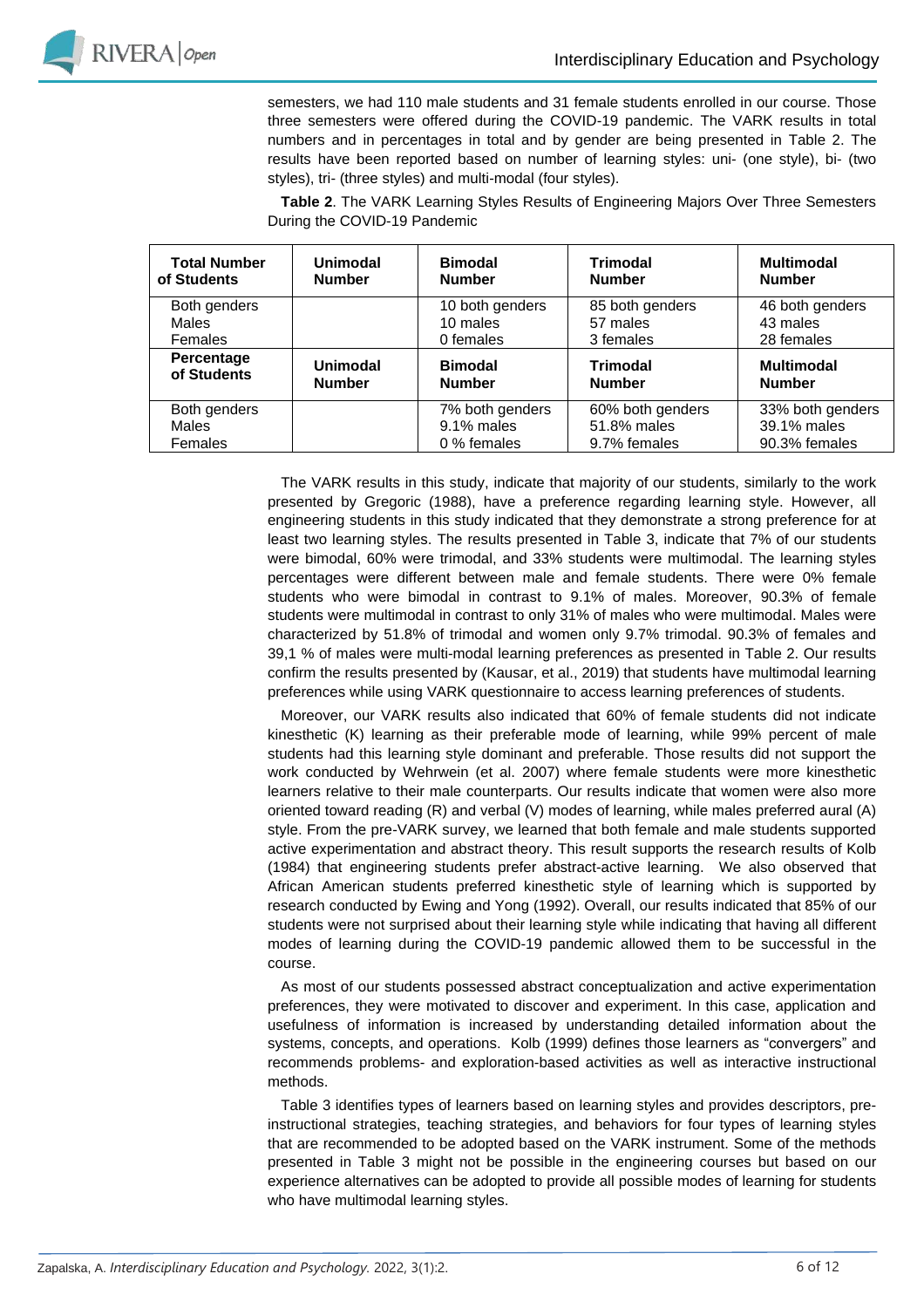

| <b>Type of Learner</b>                                                                                                                                                                                                                                                    | <b>Teaching Strategies</b>                                                                                                                                                                                                                                                                                                                                             | <b>Behaviors</b>                                                                                                                                                                                                                                                                                                                                                                                                        |
|---------------------------------------------------------------------------------------------------------------------------------------------------------------------------------------------------------------------------------------------------------------------------|------------------------------------------------------------------------------------------------------------------------------------------------------------------------------------------------------------------------------------------------------------------------------------------------------------------------------------------------------------------------|-------------------------------------------------------------------------------------------------------------------------------------------------------------------------------------------------------------------------------------------------------------------------------------------------------------------------------------------------------------------------------------------------------------------------|
| <b>Auditory Learners:</b>                                                                                                                                                                                                                                                 |                                                                                                                                                                                                                                                                                                                                                                        | Need ample process time,                                                                                                                                                                                                                                                                                                                                                                                                |
| Abstract & concrete,<br>analytic, sequential,<br>reflective, independent,<br>achievement-oriented,<br>memory-oriented<br>competitive, perceptual,<br>conceptual, skill-oriented;                                                                                          | Lecture, oral directions,<br>discussions, independent<br>tasks, oral & objective<br>presentations, and<br>practice, programmed<br>instruction, tasks with<br>specific answers,<br>memorization, verbal<br>sorting, sequential<br>presentation, think time,<br>verbal questioning,<br>focused/directive<br>questions, continued<br>verbal sharing, verbal<br>rewording; | Interact with information<br>orally, request oral<br>repetitions, rephrase, and<br>expand on topics, request<br>additional information, first<br>must understand the facts<br>and then understand the<br>whole concept.                                                                                                                                                                                                 |
| <b>Visual learners:</b><br>Abstract & concrete<br>random, concrete, active,<br>effective, field-sensitive,<br>field-dependent, concept-<br>oriented holistic,<br>perceptual, and<br>imaginative;                                                                          | Visual formats,<br>environmental influences,<br>group learning, graphic<br>organizers, modeling,<br>demonstrations, role-<br>playing, student<br>presentations, field trips,<br>motivational accounts or<br>stories, computer-aided<br>instruction, activities that<br>allow freedom &<br>emphasize creativity,<br>open-ended questions,<br>teaching to senses;        | Prefer to learn about a<br>concept before trying to<br>understand its parts,<br>repetition, visual imaging,<br>not paying attention, wait<br>time, outlining, require<br>visual aids (charts,<br>diagrams, drawings, and<br>outlines) in order to make<br>sense of something new;                                                                                                                                       |
| <b>Kinesthetic learners:</b><br>Dependent (collaborative)<br>& independent (individual),<br>concrete sequential,<br>concrete random, creative,<br>behavioral, need for<br>interaction, hands-on,<br>physical by nature,<br>sensory, learns by doing,<br>active, concrete; | Supplementing<br>commercial materials with<br>manipulative components,<br>focusing techniques that<br>include interaction with<br>objects, questioning based<br>on physical interactions<br>with objects; Internship,<br>field trips, direct contact,<br>experiential learning,<br>simulation, games<br>demonstrations                                                 | Like learning by doing,<br>need to something to<br>understand and master,<br>rely on physical interaction<br>during learning process,<br>like to be active and<br>dynamic participants to<br>fully understand and learn,<br>require exploration &<br>experimentation time,<br>interaction with resources<br>& materials, preparation in<br>advance, application of<br>concept, first-hand<br>experience, participation; |
| <b>Read/Write Learners:</b><br>Abstract & concrete<br>random, concrete, active,<br>effective, field-sensitive,<br>field-dependent, concept-<br>oriented;                                                                                                                  | Focusing techniques in<br>writing, focus questions in<br>writing, visual stimuli,<br>diagrams and charts;<br>Visual formats, modeling,<br>demonstrations, role-<br>playing, computer-aided                                                                                                                                                                             | Prefer to take information<br>most efficiently from<br>reading headings, lists,<br>definition, lecture-notes<br>and textbook, like to write<br>ideas and principles into<br>other worlds, write out the                                                                                                                                                                                                                 |

**Table 3**. Types of Learners, Their Characteristics, Instructional Strategies and Behavior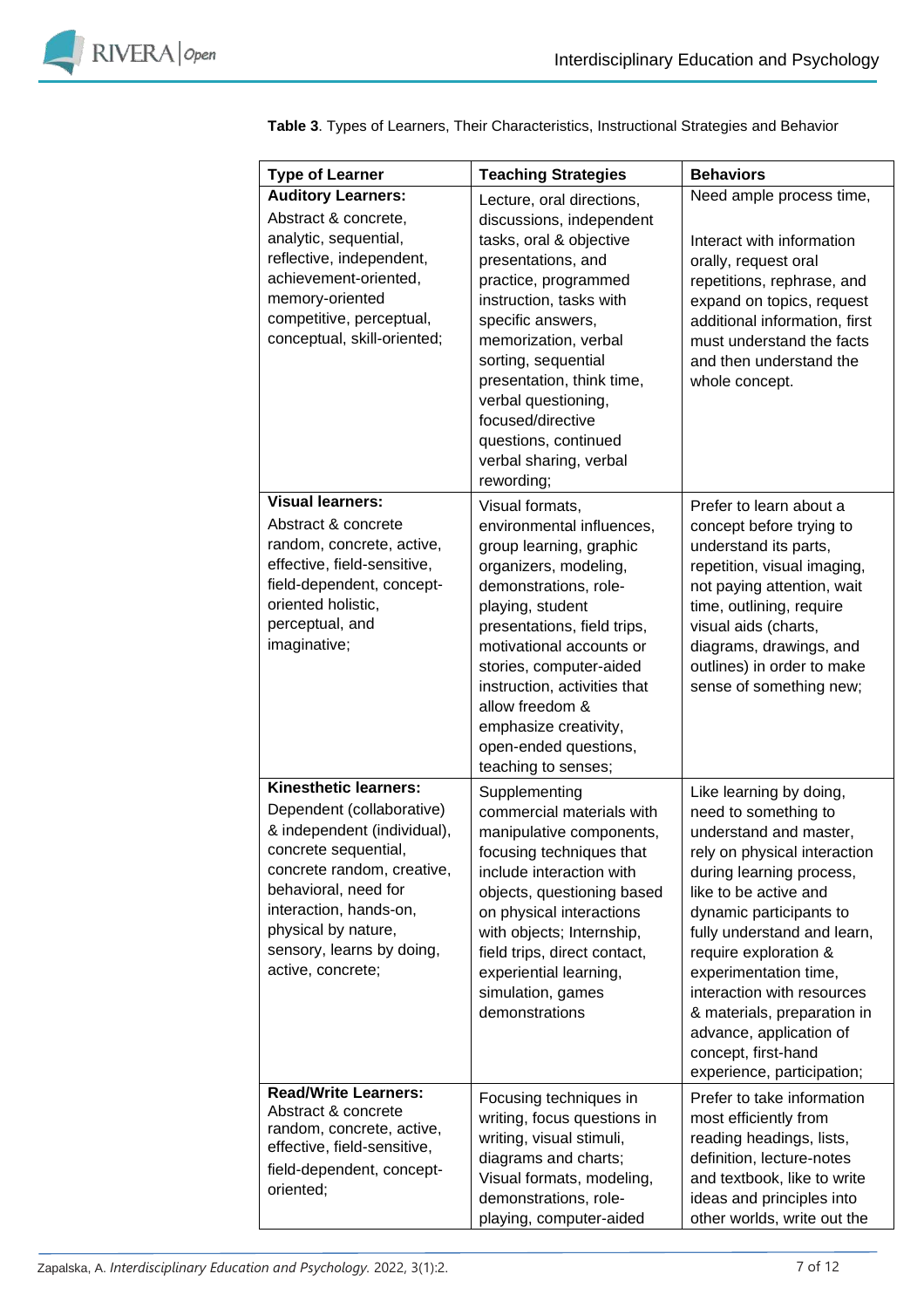

| instruction, activities that | words again and again,     |
|------------------------------|----------------------------|
| allow freedom &              | organize and turn any      |
| emphasize creativity,        | diagram, chart, and graph, |
| open-ended questions,        | game and simulation into   |
| teaching to senses;          | words.                     |

Based on the above table and learning style results for our groups of students, the following list represents a mix of strategies that can be used in the classroom to accommodate a variety of learning styles:

1. Use written problem-based assignments.

2. Combine individual assignments with some group assignments so that students can explore together.

3. Provide step-by-step instructions and directions whenever they are needed in an oral (in class or/and by recording posted on the Microsoft-teams and written form).

4. Provide oral (during class on the Microsoft-teams) and written comments on homework assignments.

5. Engage students in conversation about the subject and concepts and ask students for oral summaries of material.

6. Allow students to work in groups and help each other to discuss, analyze and solve problems

7. Provide some oral assignments.

8. Use some video and computer assignments in combination with other teaching techniques.

9. Use games, simulations and/or active learning in combination with lecturing in the post COVID-19 pandemic (not all games can be used in a virtual classroom).

This paper's results indicate that after using the VARK instruments the grade point average increased by 1 point, 1,5 points and 1.2 points over the three semesters during the COVID pandemic. This study results support the argument of Dalmolin (et al., 2018) and Fatemeh and Camellia (2018) that there is a positive relationship between students' learning styles and their academic performance. To teach more effectively, instructors need to know learning styles of their students to ensure that their methods, materials, and resources fit the ways in which their students learn and thus maximize the learning potential of each student. By sharing information about learning styles, the students can gain power and control over their personal learning styles and the learning process. Through this process students' grades improve reflecting effective students' learning.

The students were also asked to report their experience with the VARK and the teaching method that was used on Microsoft Teams during the COVID-19 pandemic on their course assessment open-end portion where students were asked about their satisfaction with the VARK instrument and learning about their dominant learning styles. As the assessment process indicated, 90 % of students were thrilled to learn about their learning styles, and some of their comments included:

*"… I like the VARK as it showed me how I learn. It was the first time I was told about the learning style. It seems someone cares about our learning, and this was good during pandemic. …"*

*"… The learning style survey we used in our economics class helped me to learn more effectively as I was able to communicate with my teacher how I learn. Hope we can use this instrument in other classes. Economics was difficult but my teacher used different techniques and instruments to teach and assess my knowledge in her class. …"*

*"… I was surprised to see the VARK survey to be used at the beginning of our class. Once the instructor explained why she used it, it made sense. I was happy to know that my teacher cared about how I learn. Th class was difficult and the Covid did not make it easier on all of us in all classes. But the VARK helped us to communicate with our teacher how we learn, study, and master concepts. I also was happy to learn how I learn and what learning techniques help me to be better in learning…."*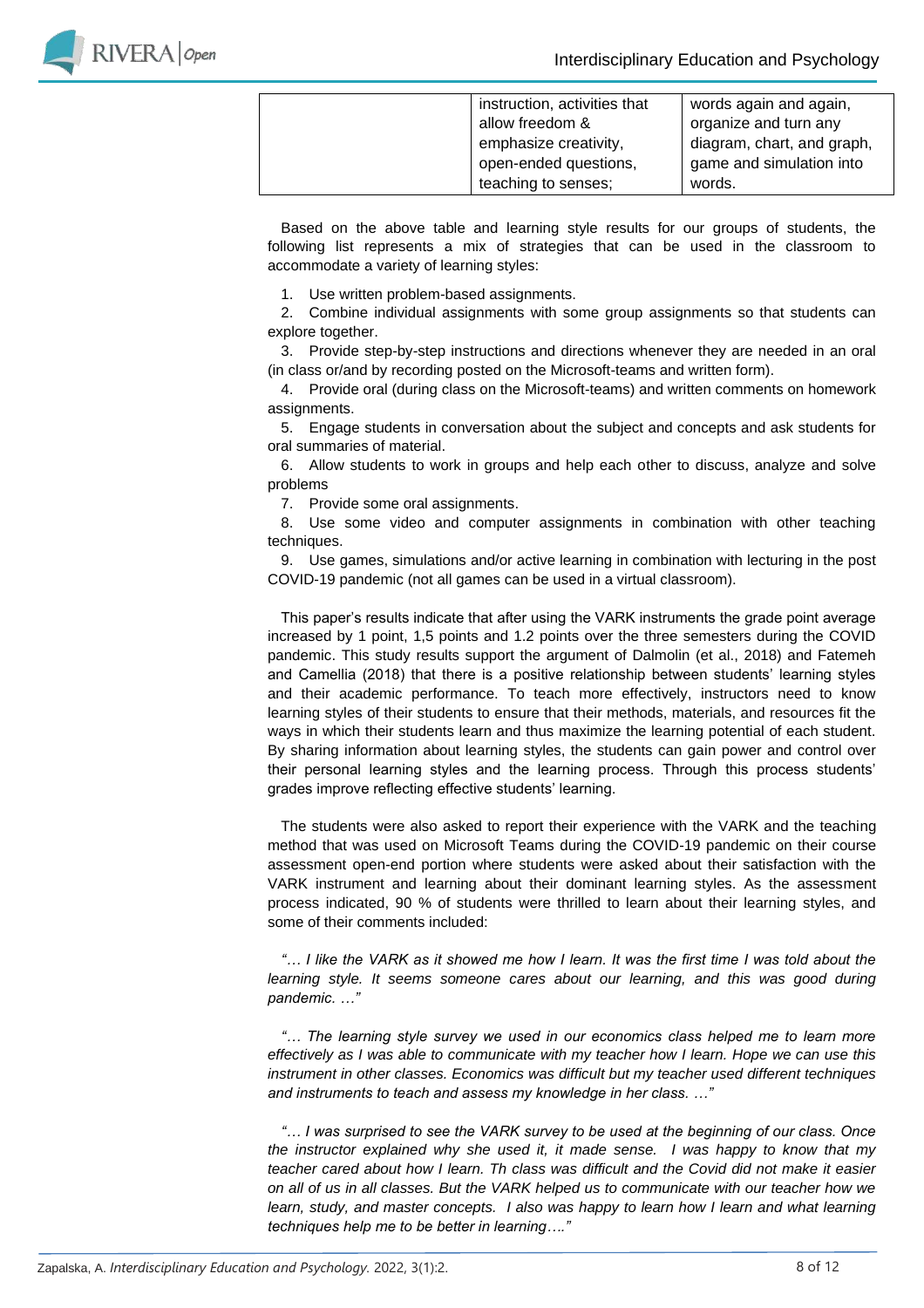

*"... I wish all instructors used this VARK assessment tool as I am learning by doing and many courses do not use "doing". There might be a lot of discussion, but I am not an oral learner. I like hands on in class, outside of class and in group learning. …"*

*"… What a great tool. I found the VARK instrument to be helpful and an opportunity to communicate with the instructor how I learn motivated me to work harder. Hope we have this tool available to all other students beyond the pandemic. We used a lot of hands-on exercises as so many of us in class learning by doing. Lectures that were recorded and posted on teams facilitated effective learning for oral students and some discussion on topics covered in class toward the end of each session allowed everyone to benefit. …"*

# **Conclusions**

Knowledge of students learning style is important but cannot be considered as the only factor utilized for their effective learning practices. Awareness into the specific learning preferences of students can help instructors tailor their teaching and assessment of learning techniques. To help our students to learn effectively, teachers must understand how their students learn, how they perceive, and how they process information. Learning styles of students must be identified so that the instructor can plan appropriate teaching strategies to accommodate individual strengths and needs. Student learning style preferences can be determined using the Kolb or the VARK questionnaires, which can assist both the learner and educator in identifying individual student preferences in the way information is presented. Instructors need to assess and understand how students learn and retain knowledge. Students must be self-aware of their preferences to adjust their study techniques to best fit their individual styles, specifically when the information and instruction provided does not match their preferred style.

The purpose of the study was to assess students' learning styles and gender differences in learning style preferences among undergraduate engineering students and to determine if they were uni, bi, trio, or multi-modal learners and what were their learning style preferences. This paper also looked at the learning differences between male and female students. Our results differed from the results presented by Wehrwein (et al., 2007), Slavin (2010), Onasanya and Adegbiya (2007), and Idris (2015) who stated that their students were primary audio-visual learners. Moreover, this study differentiated the learning preferences between male and female students. Our students were multi-modal learners with male students strongly preferring kinesthetic learning.

The results of this study are in support of research conducted by Dunn (1979 and 1991) on learning style indicating that males favored kinesthetic instruction, such as experiential, active, and hands-on as well as auditory and visually oriented techniques, while females were strongly skewed toward reading and verbal styles. Based on the results from the VARK instrument as well as our open-question survey, that this paper supports the research conducted by Njal (et al., 2019) which states that (i) teachers vary their teaching methods and strategies to pave way for students to use different learning styles; (ii) students should endeavor to identify their unique learning styles and use them; and (iii) school administrators should provide learning resources that covers all the learning styles.

This study has several limitations, one of them related to the sample size. One of our aims is to conduct a similar study with a larger sample as well as include more students from other academic disciplines and majors, such as Management, Science, Government, and Mathematics, and expand the results obtained in this study. There is also a need to examine the effect of gender, age year of study, and cultural background on learning style.

Individuals learn in different ways using several learning styles, but lecturers may not always share material and learning experiences that match students' learning preferences. Discrepancies between learning and teaching styles can lead to disappointment with students who are taking our courses. In this context, each course should accommodate all types of learners. It is necessary to provide several different learning options that consider or cater for different learning styles. Combining a mixture of approaches and teaching methods allows students to choose the instructional style that best fits their individual learning styles. Effective teaching arises when teachers reach those students who are mismatched with their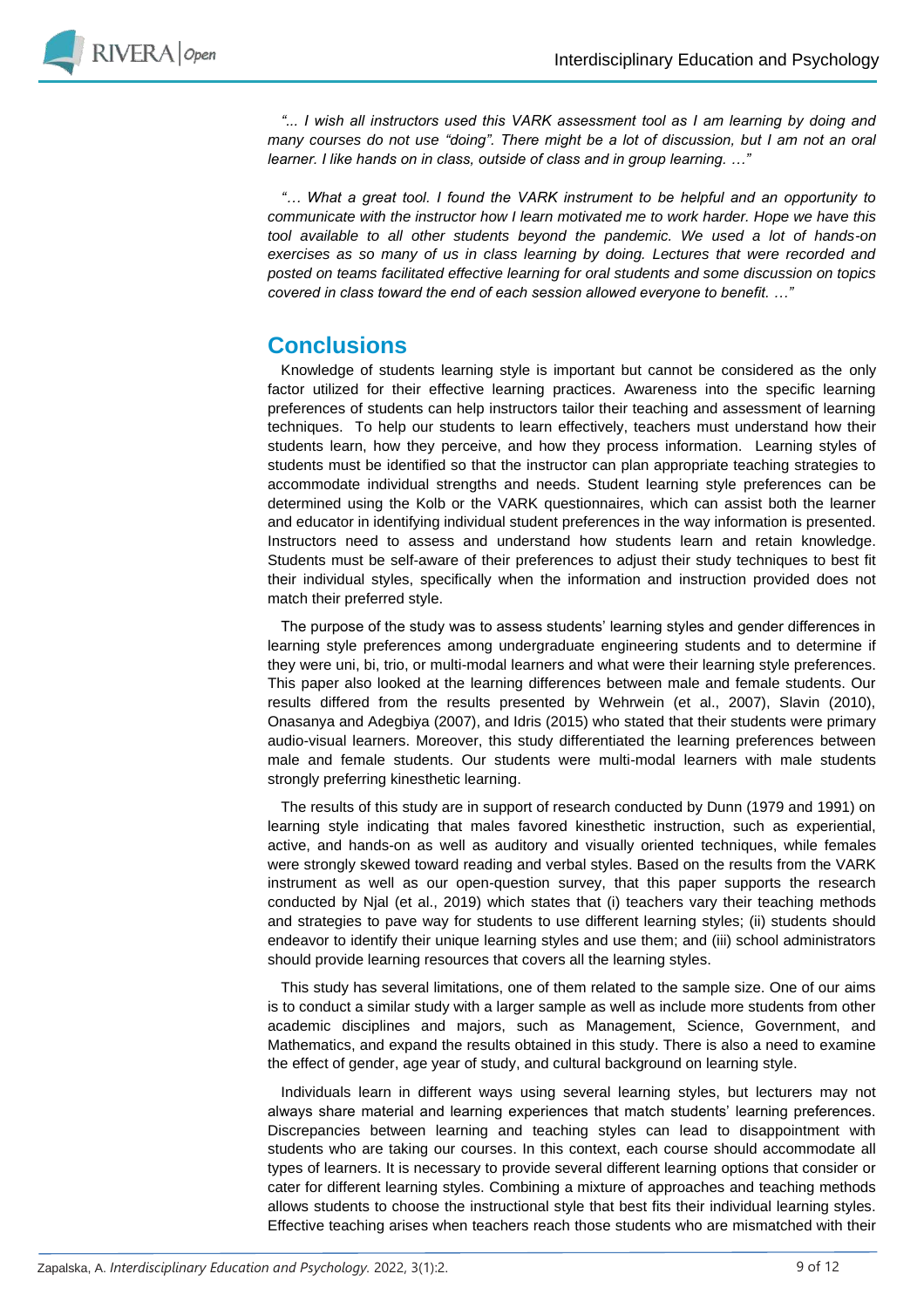

own learning/teaching style. The VARK instrument allowed the author of this paper to overcome this problem. Effective use of the VARK instrument and a proper course design resulted in a learning experience that was appropriate for all students with different learning styles. Effective teaching arises when teachers reach those students who are mismatched with their own learning/teaching style. The VARK instrument allowed us to overcome this problem especially this during challenging time of the COVID-19 pandemic.

This research focused on raising student achievement through guided instruction in learning styles and competencies. The findings of this study illustrate a need for students to gain an understanding of how they learn and how to apply that understanding into improving of their learning that will contribute into development of problem solving and critical thinking skills. Future research into student self-awareness and self-efficacy in learning styles as well as the impact on student potential achievement from designing coursework that is based on students learning preferences could substantially contribute to educational effectiveness. Those approaches are critical especially during unprecedented times of the COVID -19 pandemic which led to full remote learning and teaching environment. Further research examining other factors that impact student learning experiences through learning styles may contribute to the more innovative solutions to building the optimal student experiences in undergraduate learning environments.

### **References**

Almeida, P.A. & Mendes, R. (2010). Learning style preferences across Disciplines. *International Journal of Diversity in Organisations*,*10*(2), 285–302.

Bacon, D. R. (2004). An examination of two learning style measures and their association with business learning. *Journal of Education of Business*, *79*(4), 205–208, March/April.

Biberman, G. & Buchanan, J. (1986). Learning style and study skills differences across business and other academic majors. *Journal of Education for Business, 61*, 303–307.

Boström, L. (2011). Students' learning styles compared with their teachers' learning styles in secondary schools. *Institute for Learning Styles Research Journal*, *1*, 17–38, Spring.

Butler, K. (1988). *Learning and teaching style: theory and practice*. Revised ed. Columbia CT: Learner's Dimension.

Cekiso, M.P. (2011). Profiling learning style preferences of first-year university students: Implications for course design and instruction. *South African Journal of Higher Education*, *25*(7), 1298–1309.

Collin, A. (2007). *Learning and development. In Human resource management: A contemporary approach*, 5th ed., eds. J. Beardwell & Claydon, T. 260–306. Harlow: Pearson.

Corbin, A. (2017). Assessing differences in learning styles: age, gender and academic performance at the tertiary level in the Caribbean. *Caribbean Teaching Scholar*, *7* (April): 67–91.

Dalmolin A, Mackeivicz G, Pochapski M, Pilatti G, & Santos, F. (2018). *Learning styles preferences and e-learning experience of undergraduate dental students.* Revista de Odontologia da UNESP *47*(3):175– 182.

Dunn, R. (1991). Do students from different cultures have learning styles? *International Education, 15*, 12–16.

Dunn, R., Beautry, J. & Klavas, A. (1989) Survey of research on learning styles. *Educational Leadership, 47* (7), 13–27.

Dunn, R., Dunn, K., & Price, G. E. (1979). *Learning style inventory* (LSI). Lawrence, KS: Price Systems.

Eid, A.B., M. Almutairi, A, Alzahrani, F. Alomair, A. Albinhamd, Y. Albarrak, M. Alzuaki, S. Alyyahya, & Abdulrahman, K.B. (2021). Examining learning styles with gender comparison among medical students of a Saudi University. *Advances in Medical Education and Practice. 12*: 309–318.

Ewing, N.J. & Yong, F.L. (1992). A comparative study of the learning style preferences among gifted African American, Mexican-American, and American-born Chinese middle grade students. *Roeper Review: A Journal on Gifted Education*, *14*(3), 120–123.

Fatemeh, V. & Camellia, T. (2018). The effect of teaching based on dominant learning style on nursing students' academic achievement. *Nurse Education in Practice*, *28*:103–108.

Fleming, N.D., & Mills, C. (1992). Not another inventory, rather a catalyst for reflection to improve the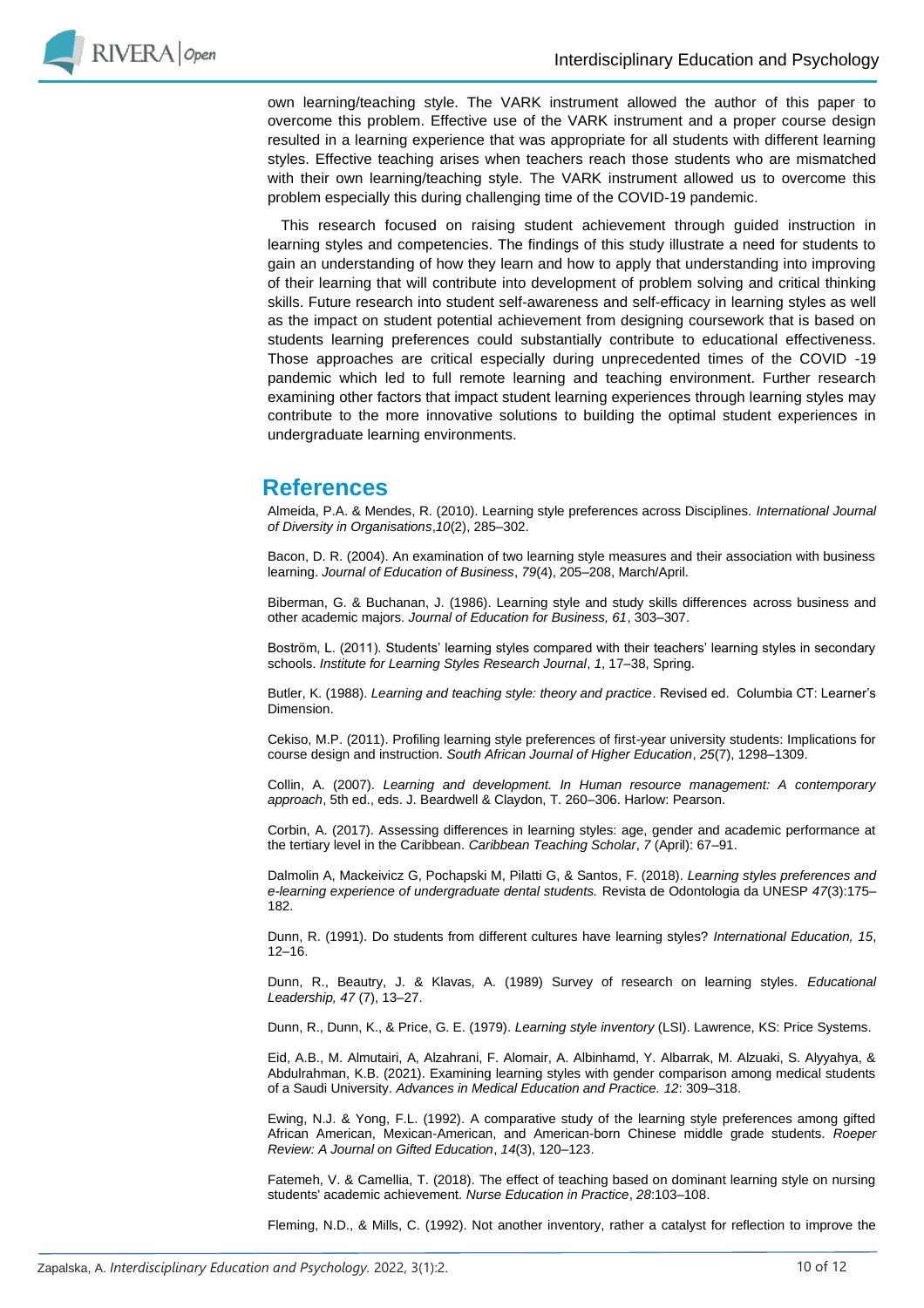

academy. *Professional and Organizational Development Network in Higher Education*. 137–155.

Galloway, C. M. (Ed). (1984). Theme issue: matching teaching and learning styles. *Theory and Practice, 23*, (1).

Gilakjani, A. P. (2012). Visual, auditory, kinesthetic learning styles and their impact on English language teaching. *Journal of Studies in Education*, *2*(1), 104–113.

Graf, S. Lan, C.H., Liu, T.C., & Kinshuk, K. (2009). Investigations about the effects and effectiveness of adaptivity for students with different learning styles. In *Advanced Learning Technologies,* 2009, July, 415–419.

Gregoric, A.F. (1988). Self-Revealed learning abilities, *Wellspring, 2* (1), 23–27.

Harb, J.N., Durrant, O, & Terry, R.E. (1993). Use of Kolb learning cycle and the 4Mat system in Engineering education. *Journal of Engineering Education, 82* (2) April, 70–77.

Hawk, T. F., & Shah, A. J. (2007). Using learning style instruments to enhance learning. *Decision Sciences Journal of Innovative Education*, *5*(1), 1–19. January.

Heffler, B. (2001). Individual learning style and the learning inventory. *Educational Studies, 27*(3), 307– 316.

Hendry G.D., Heinrich, P., Lyon, P.M., Barrett, A.L. Simpson, J.M. Hyde, S.J. Gonsalkorale, S. Hyde, M. & Mgaieth, S. (2005). Helping students understand their learning styles: effects on study on selfefficacy, preference for group work and group climate. *Educational Psychology, 25*(4), 395–407.

Idris AO (2015). The effect of audio-visual materials in teaching and learning of speaking of skills in junior secondary schools in Katsina State Nigeria. *International Journal of Social Science and Humanities Research, 3*(3):50–58.

Kausar, A., S.B. Daimi, & C. C. Kadam. (2019). Do learning styles are influenced by gender: A qualitative study among physiology undergraduate medical students. *International Journal of Physiology, 7*(4), 61–66.

Keefe, J. (1987). *Student learning styles and brain behavior.* Reston, VA: NASSP.

Kolb, D. A. (1999). The Kolb learning style inventory, version 3. Boston, Hay Resources Direct.

Kolb, D.A. (1984). *Experiential learning.* Englewood Cliffs, NJ: Prentice Hall.

Kolb, A. Y. & Kolb, D. A. (2008). Experiential learning theory: A dynamic, holistic approach to Management learning, education and development. In S. J. Armstrong & C. Fukami (Eds.), Handbook of Management Learning, Education and Development. London: Sage Publication.

Kulturel-Konak, S., M. L. D'Allegro, & Dickinson, S. (2011). Review of gender differences in learning styles: suggestions for STEM education. *Contemporary Issues in Education Research, 4*(3).

McCarthy, B. (1990). Using the 4Mat system to bring learning styles to schools. *Educational Leadership. 48* (2) (October), 31–36.

Messick, S. (Ed.). (1976). *Individuality In Learning.* San Francisco: Jossey-Bass.

Miller, P. (2001). Learning styles: the multimedia of the mind. *Educ Resources Inform Center*, *451*: 140.

Nja1, C.O. Umali, C.B., Asuquo, E.E., & Orim, R.E. (2019). The influence of learning styles on academic performance among science education undergraduates at the University of Calabar. *Educational Research and Reviews,* Vol. *14*(17), 618–624.

Oltman, P.K., Raskin, A.J, & Witkin H. (1971). *Group embedded figures test (GEPT)* Palo-Alto CA: Consulting Psychologist Press.

Onasanya SA. & Adegbiya, M.V. (2007). Practical handbook on instructional media 2nd edition. Illorin Graphicon Publishers.

Sarasin, L.C. (1998). Learning Style Perspectives: Impact in the Classroom. *Psychology*, 1 March.

Sims, R.R. & Sims, S.J. (1995). *The Importance of Learning Styles: Understanding the Implications for Learning Course Design and Education.* Westport CT: Greenwood Press.

Slavin RE (2010). A synthesis of research on language of reading instruction for English Language Learners. *Review of Educational Research*, *75*(2): 247–254.